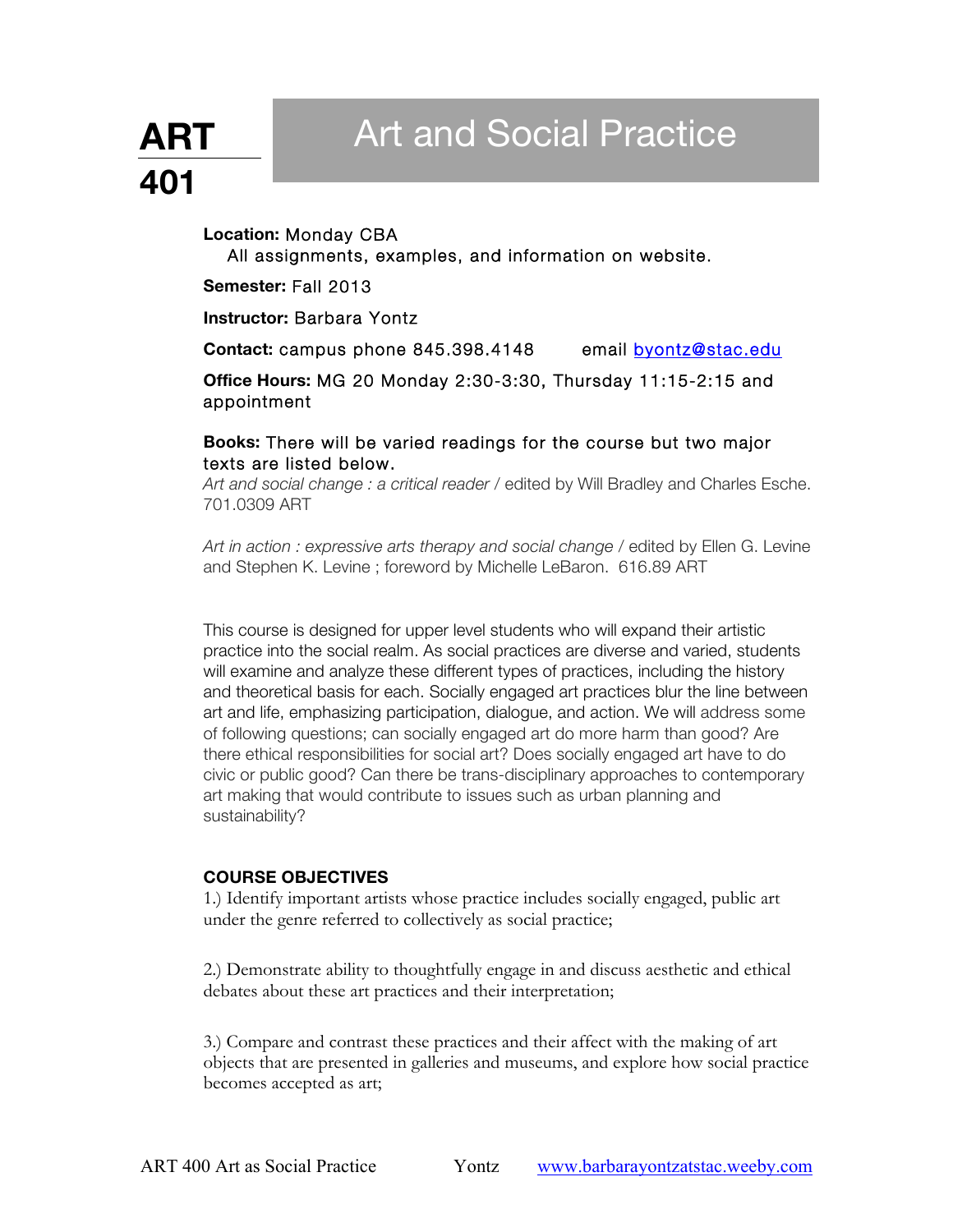4.) Analyze the communicative, political, social, economic, and cultural systems in the U.S that foster the rise of social practice;

5.) Design and propose how to use art and creative expression in the social realm through participation in a public art project that links theory with practice and applies what students have leaned in class.

### **EVALUATION**

Notes, writings, evidence of research and artistic practice will be graded.

Grading criteria will be listed on each evaluation sheet and will reflect the qualities propagated in critiques.

#### **COURSE REQUIREMENTS**

Sketchbook and notes–20 points

Research and writing—40 points

Artistic practice—40 points

#### **Grading Scale:**

|  |  |  |  |  |  | A A- B+ B B- C+ C C- D                              |  |  |
|--|--|--|--|--|--|-----------------------------------------------------|--|--|
|  |  |  |  |  |  | 100 to 94 to 89 to 86 to 82 to 79 to 76 to 72 to 69 |  |  |

**Attendance** is essential. Poor attendance will be reflected in grading. 3 classes reduces grade 1 letter, 4 classes will be recorded as failure. Being late 3 times equal 1 absence.

*You are encouraged to meet with me or discuss any problems you may be experiencing in class. I expect everyone to succeed but this only happens when you do the work and make sure you are not waiting too late to get help if it is needed.*

**Incomplete:** A grade of incomplete may be granted to students who have suffered serious personal illness or critical, emergency circumstances during the academic term, resulting in failure to complete all assignments by the end of the quarter. Please refer to the college catalog for additional information.

#### **Classroom Conduct:**

Respect for the model and other students is expected and required. No loud talking, laughing or other disruptive behavior will be allowed No headphones or cell phones are allowed during class time unless approved by instructor.

A variety of music will be played but only what is collectively conducive to drawing